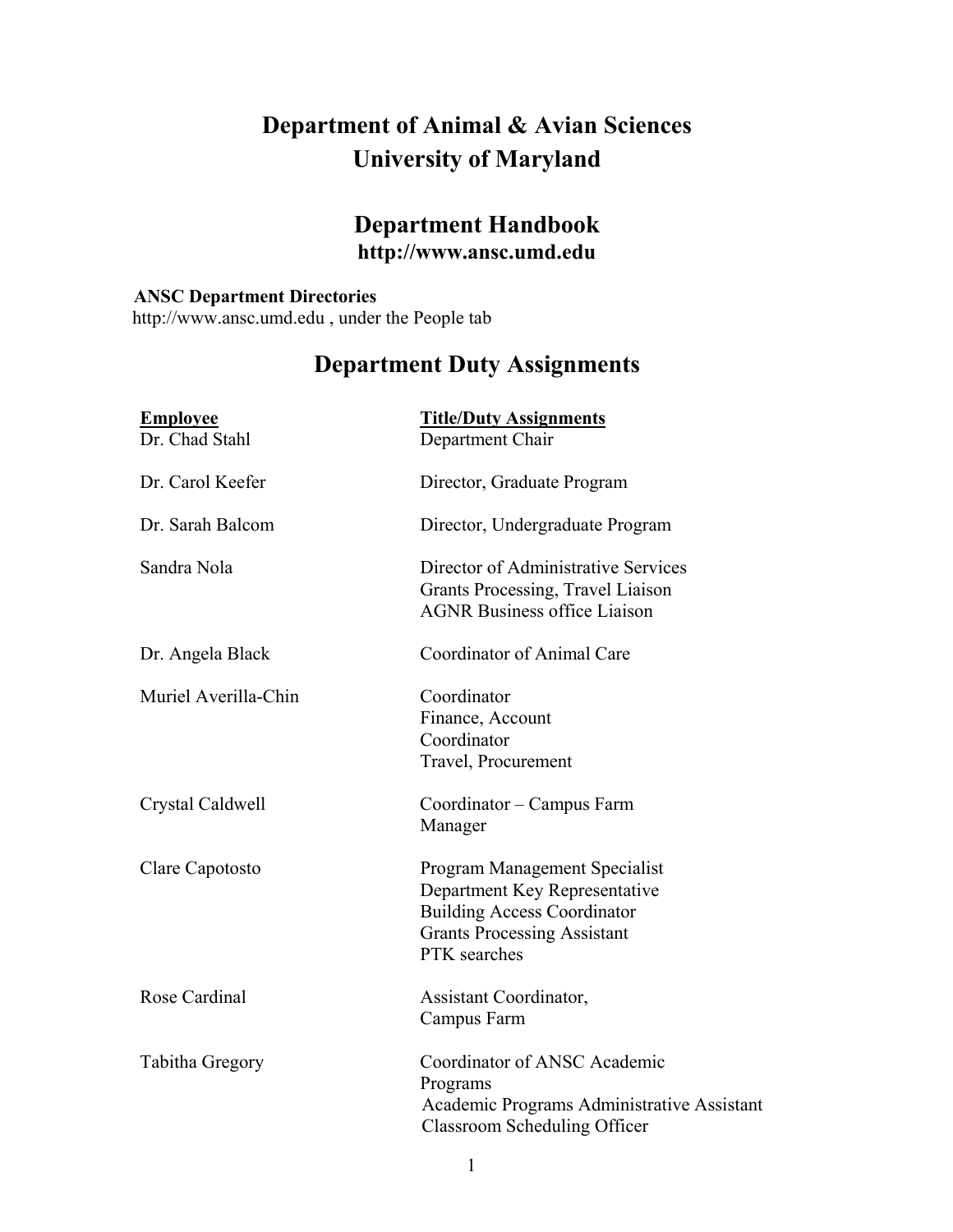| Sheryl Grey         | <b>Business Services Specialist</b><br>Payroll & Appointment Coordinator<br>Benefits, Employment Visas                                  |
|---------------------|-----------------------------------------------------------------------------------------------------------------------------------------|
| Michael Mobley      | <b>Manager Computer Services</b><br>Departmental Data Representative<br>Department Telecommunications Representative                    |
| Kim Montague-Smith  | Program Administrative Specialist<br>Parking Coordinator<br><b>Office Supplies Coordinator</b><br>Faculty, Exempt & Non-exempt searches |
| Jennifer Reynolds   | Coordinator (Equine-Poultry Extension Activities)                                                                                       |
| Grace Siegrist      | Ag Worker I, Campus Farm                                                                                                                |
| Racheal Slattery    | Coordinator (Dairy-Beef Extension Activities)                                                                                           |
| Jonathan Stephanoff | Webmaster/Multimedia Specialist                                                                                                         |
| Nikki Thompson      | Safety Officer, Terrapin Trader<br>Liaison<br>Air Gas Coordinator, Facilities<br>Coordinator                                            |
| Andrea Urrutia      | <b>Business Services Specialist</b><br><b>Post Award Processing</b>                                                                     |

# **Equipment Managers**

| <b>Equipment managed by Nikki Thompson:</b> | <b>Room</b> |
|---------------------------------------------|-------------|
| Air Gas                                     | 0173        |
| Centrifuges, Ultra & Floor                  |             |
| Chemidoc/Dark Room Equipment Room           | 3137        |
| Common Equipment Room                       | 2105        |
| Common Equipment Room                       | 4109        |
| Dishwasher and Autoclave Room               | 2136        |
| Feed Room                                   | 0129        |
| <b>Shared Cell Culture Room</b>             | 2137        |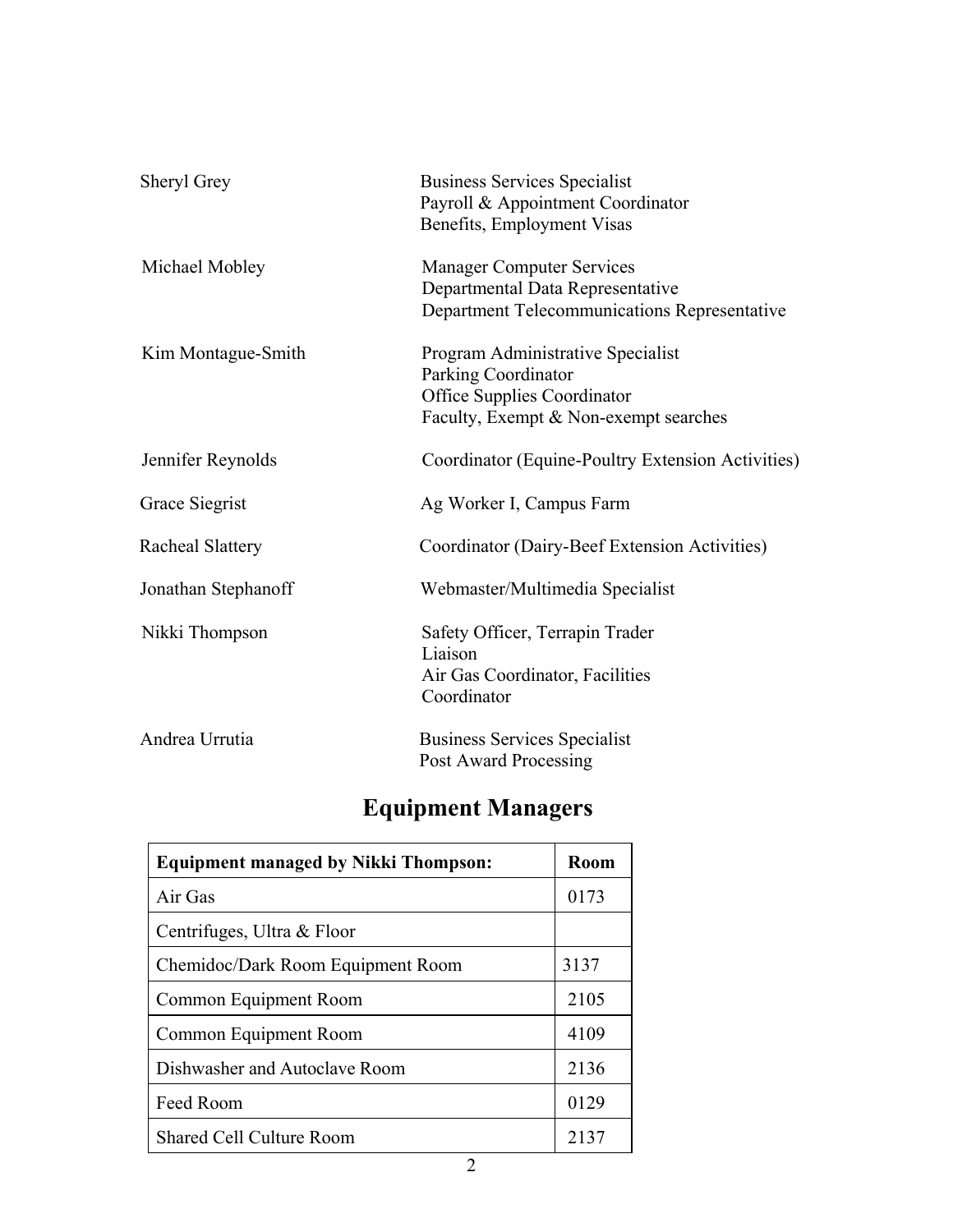| Walk in Coolers, Freezers, Ultra Lows |  |
|---------------------------------------|--|
|---------------------------------------|--|

| <b>Other Equipment</b> |       |
|------------------------|-------|
| <b>Isotope Room</b>    | 0144A |
| Supply Center Room     | 2105  |

# **New Employees**

Welcome to employment in the Department of Animal and Avian Sciences at the University of Maryland, College Park. This Department Handbook will guide you through the process of becoming an employee and provide information that you will find useful throughout your employment.

As a new employee to the Department, you will first need to be placed on payroll, and then obtain a university ID card. You will need to get your keys or card access to the building and if you intend to drive to work, a parking permit. A mailbox will be assigned to you. Once you are in the payroll system, you will need to get a university directory ID and set up your email account.

Please go to the **New Employees** tab on the University Human Resources (UHR) web site **http://uhr.umd.edu/** and follow the **New Employee Checklist** This "To Do List" includes:

### **Before the First Day**

Parking Permit [once on payroll] Campus Map Tuition Remission Benefits & Guidelines W-4 Employee Withholding Allowance Certificate Form I-9 Employment Eligibility Verification Form Direct Deposit Form Policy and Business Rules Employee Health Benefits & Retirement Information & Forms Faculty Affairs Guide for New Faculty: Sponsored Research at UM

#### **Within the First Week**

Has employee selected a retirement plan by first day of employment? (If plan is not selected, employee will default to State Employees'/Teachers' Alternate Pension Sys.) Employee has received Health Insurance Marketplace Coverage Option Notice ID Card (After employee has been entered into and approved in PHR.) E-Mail Account (After employee has been entered into and approved in PHR.) Building/Room Access – Keys (Contact your Department Key Representative) Building/Room Access – ID Card (Contact your Department Key Rep.) Telephone Ext/Name Display (Contact your Department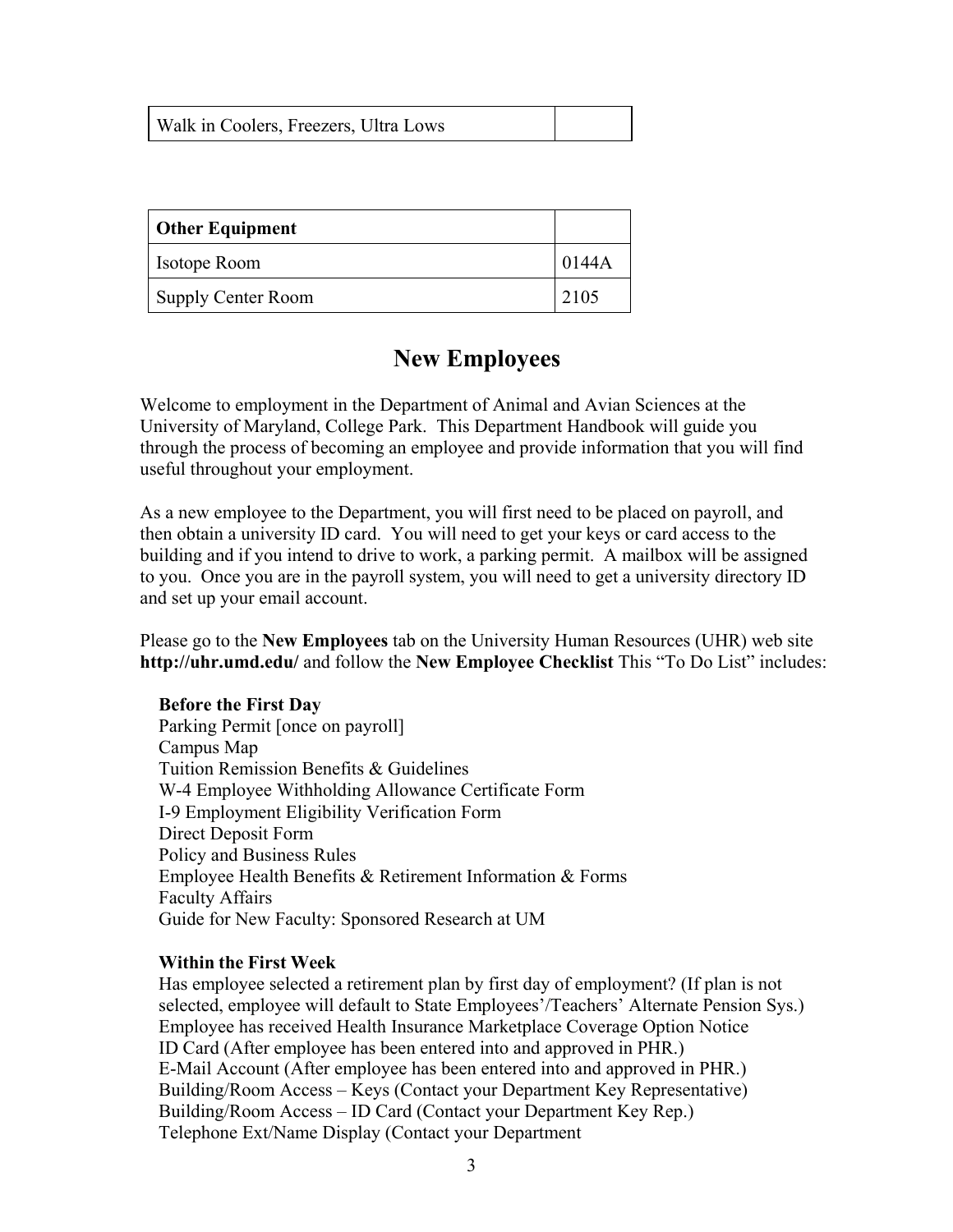Telecommunications Rep.) Holiday Schedule Completing your time record Academic Calendar Faculty Leave Reporting Employee Designee Information

### **Within First Month**

Online Earnings Statement (access through ARES **http://ares.umd.edu**) Register for New Employee's Orientation Register for PRD training

### **University New Employee Orientation**

Attending the University New Employee Orientation is highly recommended.

### **New Employees – Getting on Payroll**

To be placed on payroll, see the Payroll Coordinator (Sheryl Grey) in the Business office, room 1109 and complete the appropriate forms. You will need to bring your driver's license and Social Security Card (or passport and travel papers.) (It is best if this can be done 1-2 days in advance of start date.)

### **Paychecks**

Employees receive their paychecks by direct deposit and pay stubs are accessed on line at ARES **http://ares.umd.edu**. Payday is every other Friday. Until you are on the direct deposit system, your live paper check will be available for pick up on payday in the Business office, room 1109. Employees who work off campus and are not on direct deposit will receive their paper checks by first class mail.

### **Time Reporting**

### **Faculty**

Faculty must report time, sick and annual leave (12 month faculty), and personal days, using the PHR Time Sheet system in ARES: **http://ares.umd.edu**.then click on Payroll and Human Resources and PHR Time Entry/Leave Reporting.

### **Faculty Leave**

Faculty should inform the Department Chair in advance by email when they will be using Annual Leave. Go to the New Employee Checklist and follow the Faculty Leave Reporting link under Human Resources to learn university policies regarding the various types of leave.

### **Faculty Members on Annual Leave or Traveling on University Business**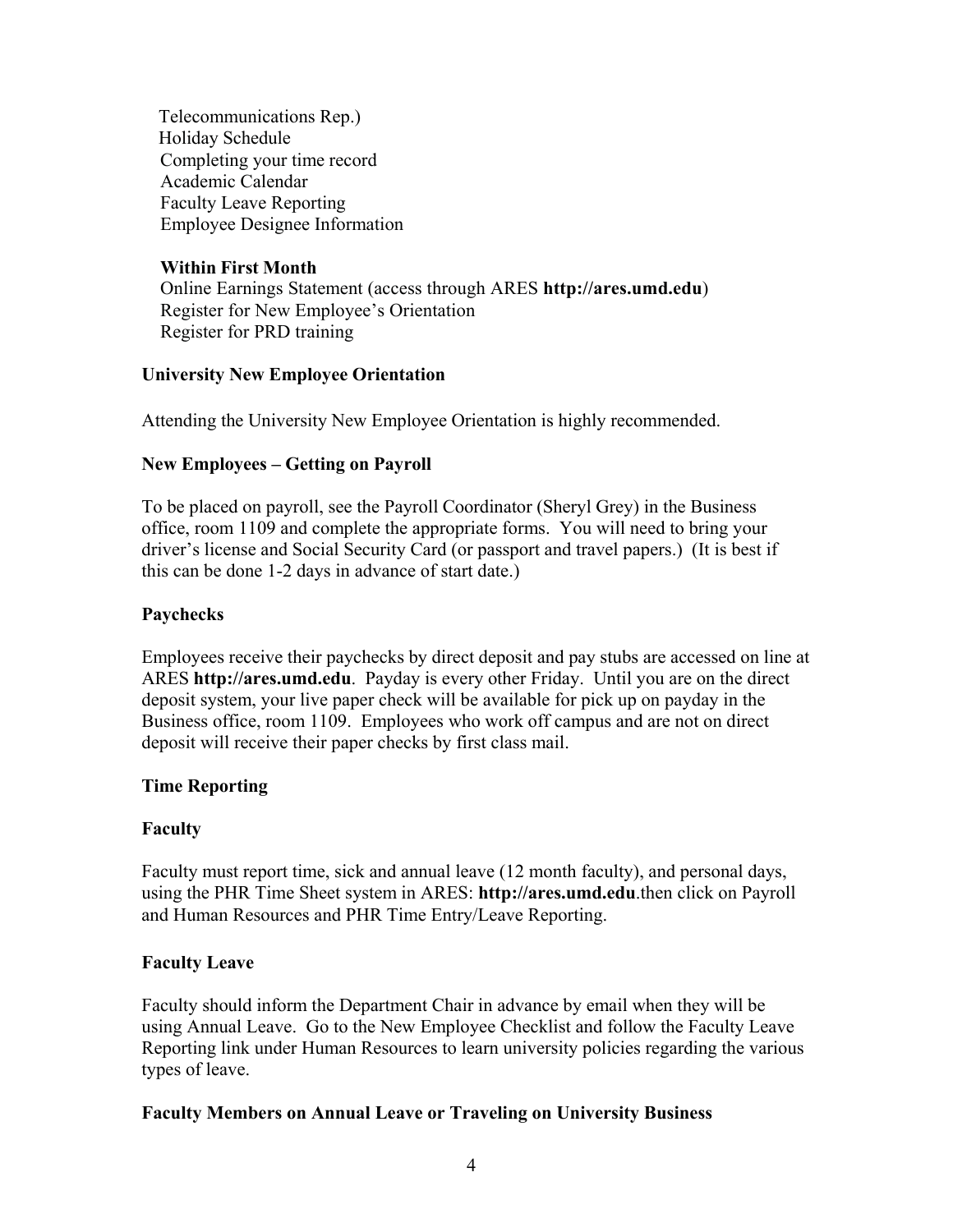If faculty are going to be on travel for an extended period (more than one day) arrangements should be made to alert laboratory/staff members who report to them and leave clear instructions concerning duty assignments and expectations. It is strongly advised that a telephone number and itinerary be left either with the lab staff or the Department Chair's office in case of an emergency. The Dean's office has requested that faculty traveling overseas on university business send an itinerary and contact information to the Dean's office as well.

### **Annual Leave Requests**

All employees must complete a Department Leave Request Form when requesting to take annual leave. These requests are emailed by the system to the supervisor for approval. The leave request form is available on the department's website, under the People tab, in Staff/Faculty Resources at **http://ansc.umd.edu/people/stafffaculty-resources**.

### **Exempt Staff**

Exempt staff members report time, annual and sick leave, and personal days, using the PHR time sheet in ARES **http://ares.umd.edu**.

### **Non-Exempt (Salaried and Hourly) Employees**

Non-Exempt staff members and Hourly Employees report time, annual and sick leave, and personal days, using the PHR time sheet in ARES **http://ares.umd.edu**.

### **Post-doctoral Scholars (Category 25 employment)**

The campus does not have a time sheet system for post-doctoral scholars. The business office maintains a Leave Tracking sheet for each post doc scholar. But for these to be accurate, the post doc scholar must notify their supervisor and copy Sheryl/Sandra about leave usage (personal/annual/sick). Faculty must ensure that their post doc scholars are notifying them and the business office about leave used.

### **Post-doctoral Associates (Category 15 employment)**

Follow the time sheet procedures as outlined in the Faculty section.

### **Payroll Action Request Forms**

If a faculty member or supervisor wishes to make a payroll change such as a change in funding source for an employee, or wishes to hire a student employee, a payroll action request form must be submitted to the Payroll Coordinator. It is available on the department's website, under the People tab, Staff/Faculty Resources

**http://ansc.umd.edu/people/stafffaculty-resources**. Consult the Payroll Coordinator regarding the correct wage. New employees, including undergraduate students cannot start work until the payroll onboarding process is complete. All new hire paperwork must be processed before work can commence.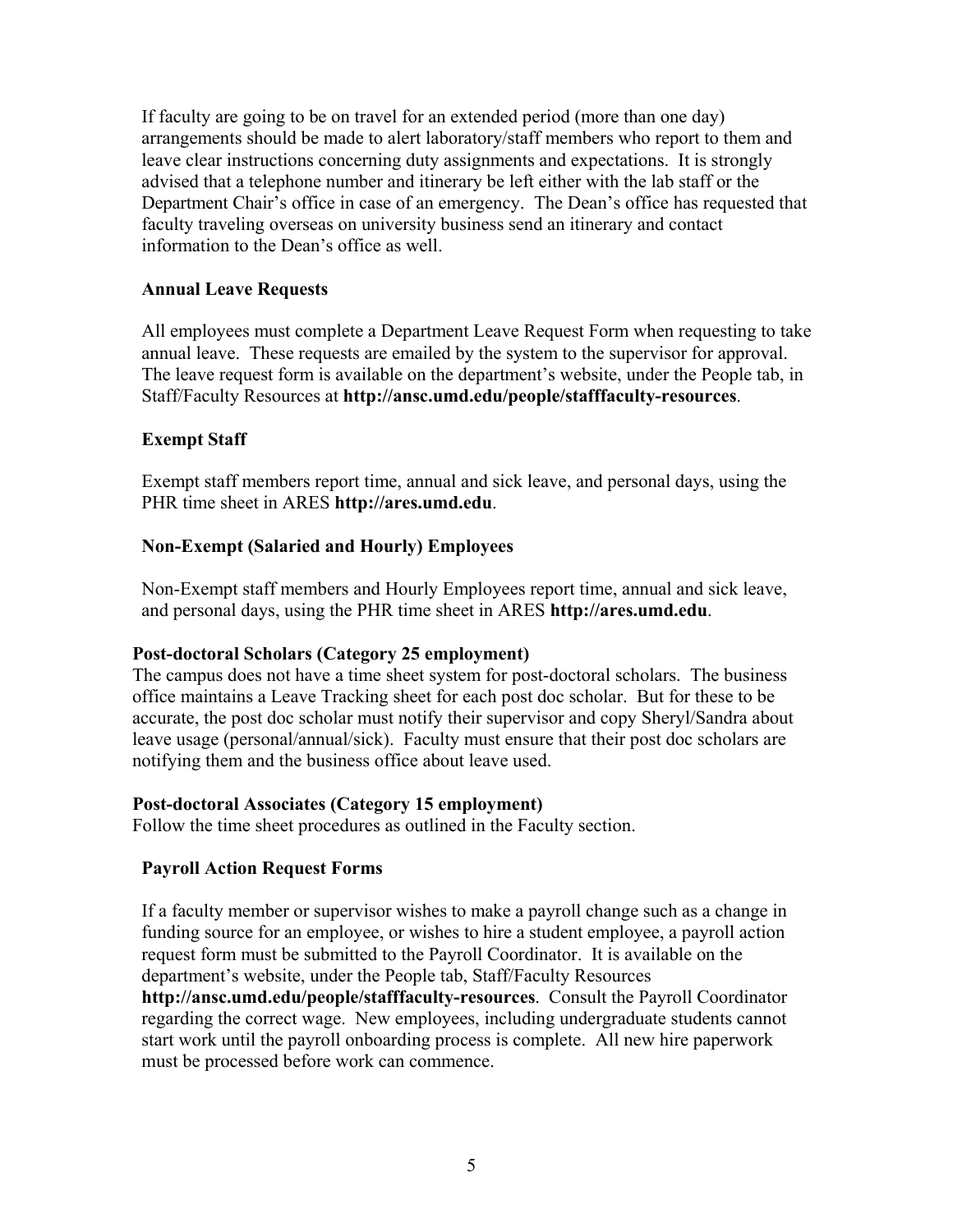### **Faculty/Staff Parking**

Once on payroll, faculty and staff members seeking to apply for a University of Maryland parking permit need authorization from the department's Parking Coordinator (Kim Montague-Smith). Permits are paid for through payroll deduction on a pre-tax basis. (Student parking registration is handled through the Department of Transportation Services located in the Regent Drive Garage.)

### **Overflow Parking**

Parking permits assign the permit holders to a parking area, but do not guarantee a parking space in the assigned area. Faculty/Staff permit holders may park in faculty/staff overflow lots Faculty and staff overflow lots are Lots K, P, U, V, X, XX1, Z, Stadium Drive Garage or any lot on campus that begins with a number EXCEPT for Lot 2.

### **Tuition Remission**

All regular employees working at least 50% of full time are eligible for tuition remission benefits through the UMCP. Under tuition remission, full time employees may take two courses; not to exceed seven credit hours in both fall and spring semesters. For the entire summer school, full time employees can receive tuition remission for a total of two classes, not to exceed six credit hours. After an employee has worked at the University for two years, spouses and dependent children are also eligible for tuition remission benefits as long as it is toward their first undergraduate degree and they are enrolled at the College Park campus. Tuition remission benefits for dependents are based on the employee's percent of full time employment and length of service at the university. For more information on employee eligibility for tuition remission and for the on line form to apply, please go to the **https://uhr.umd.edu/benefits**.

The Payroll Coordinator can help you with the tuition remission process. The deadlines for completing the form change from semester to semester. There will be a window of opportunity of approximately 90 days to seek tuition remission. It will begin approximately 60 days before the first day of class and end about 30 days after the first day of classes. If you are seeking tuition remission, it is imperative that you get the form in before the deadline.

### **Retirement/Supplemental Retirement Plans**

If you are a faculty member or are in an exempt administrative position, the State of Maryland offers a Teacher's Retirement Plan or an Optional Retirement Plan. If you are a staff member you are eligible to join MD State Retirement and Pension System or the Optional Retirement Plan and contribute to a Supplemental Retirement Plan. Employee contributions to Supplemental Retirement Plans are on a pretax basis. More information on the state Retirement and Pension System can be found at **https://uhr.umd.edu/benefits/**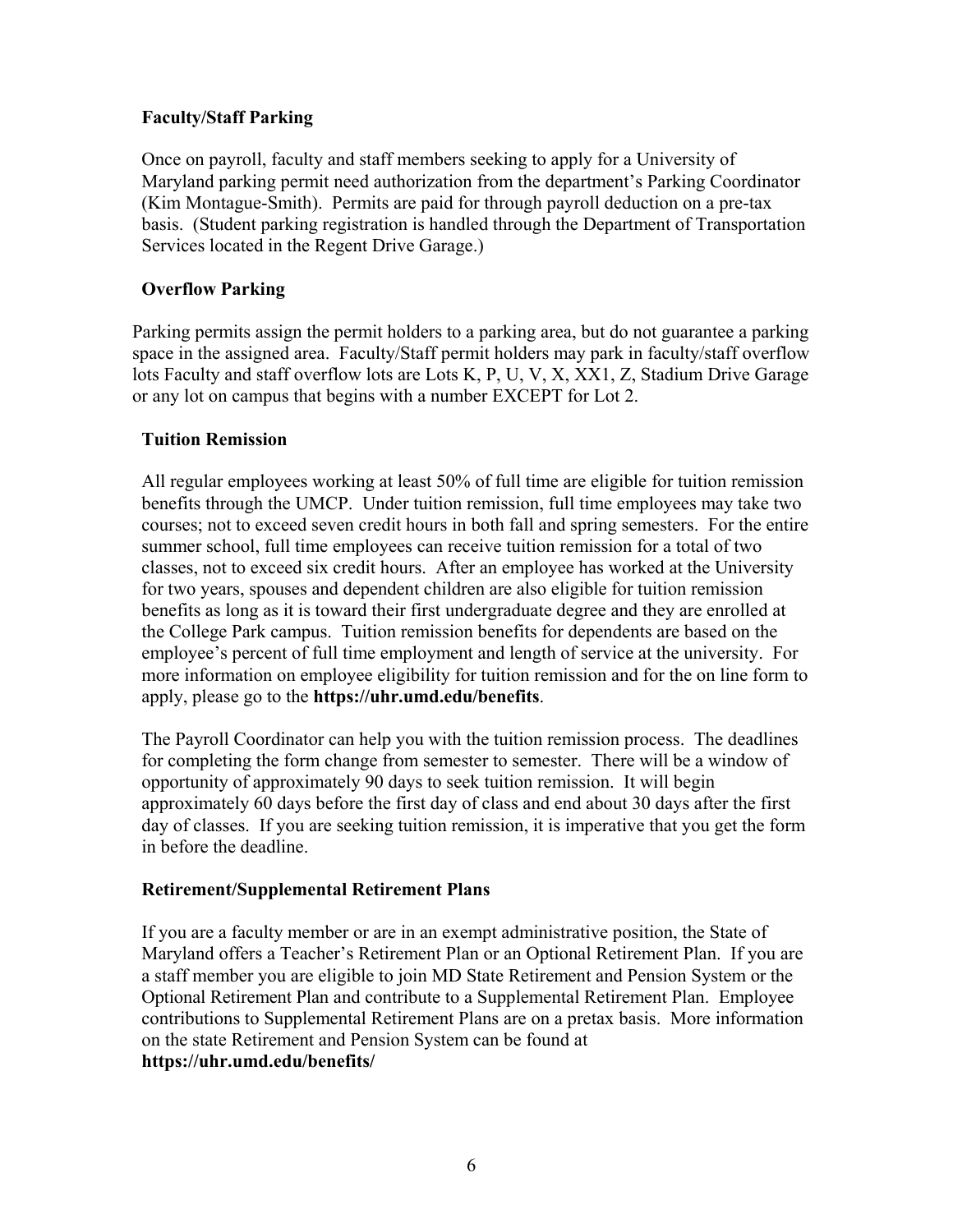### **Health Insurance**

Faculty, staff, and graduate students are entitled to health insurance through the university. New employees hired after August 1, 2015 who enroll in health benefits will have the health insurance benefit effective on the first day of the month following their date of hire. Employees have 60 days to enroll in the health plan, HOWEVER, if the employee waits until the 60th day to process their health insurance paperwork they will be billed directly by the state for the retroactive premium back to the first day of the month following their date of hire. *Therefore, all new employees are strongly encouraged to file their new hire health benefits paperwork on or around their date of hire.* A new employee has 60 days from the time they are hired to submit paperwork to the State of Maryland. If you do not submit the paperwork to the State in time, you will have to wait for open enrollment which is only once/year. Employees with a temporary social security number are not eligible for health insurance; a permanent social security number is needed. Post-doctoral scholars and exempt and non-exempt contract employees must enroll in COBRA to obtain health insurance. Details for medical insurance and related benefits can be found at **http://www.uhr.umd.edu**. See the Payroll Coordinator for more information.

# **Building Security**

### **Animal Sciences Center, Building #142 8127 Regents Drive**

The Animal Sciences building that houses the Department of Animal and Avian Sciences is Building #142. Wing 1 (original or old wing) and Wing 4 (new wing) are accessible Monday through Friday from 7 am to 6 pm. Any other time, an authorized university ID card is necessary to operate the card reader equipped glass doors located on Regents Drive and on the south side of the building, east of the loading dock. Wing 3 (Animal Wing) is locked 24 hours a day, 7 days a week and an authorized key card is always required for access. For emergency access after-hours, call Building Security at 301-405-3286.

The form to request access authorization is available on the department's website, under the People tab, in Staff/Faculty Resources at **http://ansc.umd.edu/people/stafffaculty- resources**. Questions about the form should be directed to the Building Access Coordinator (Clare Capotosto).

### **Keys**

The form to authorize building access is also used to request keys. It is available on the department's website, under the People tab, in Staff/Faculty Resources at **http://ansc.umd.edu/people/stafffaculty-resources**. Questions about the form should be directed to the Building Access Coordinator (Clare Capotosto). For key problems after hours, call the Building Security at 301-405-3286.

### **Individual Rooms with Electronically Controlled Access**

A few rooms in the building, such as the computer teaching lab (0473), the Biometrics computer lab (0469), and the Reading Room (0467) have card reader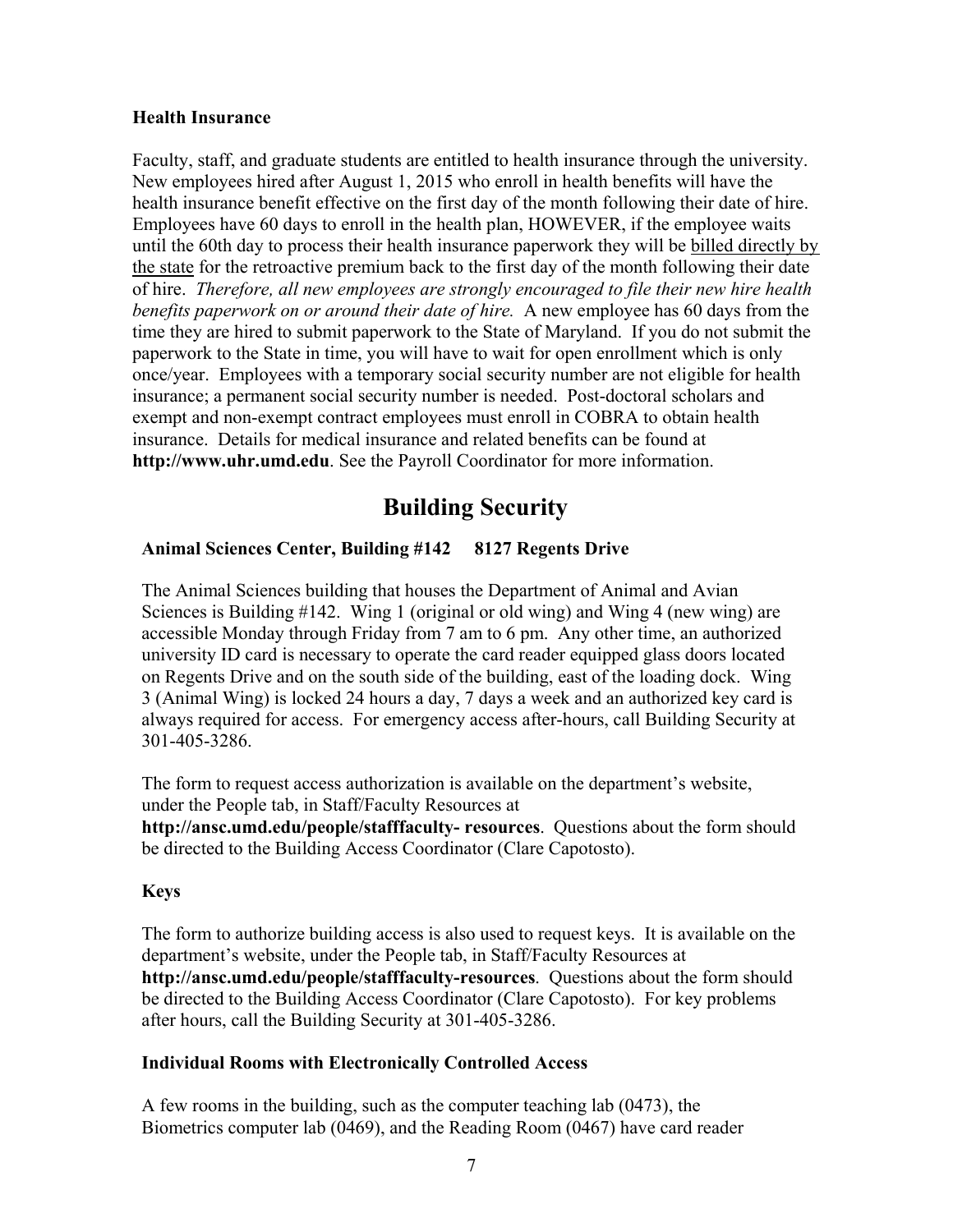access and alarm systems. An authorized key card is required for access. Attempts to enter these rooms without card access will summon campus police (who will notify the department chair.) All faculty have access to the Reading Room (0467) 24 hours a day, 7 days a week.

### **University of Maryland photo ID card**

All new department employees must obtain a university ID card at the Information Desk in the Mitchell Building (Building #052). To obtain a university ID card an approved appointment must be active in PHR. Once the appointment is active bring your UID number assigned to your appointment and a photo ID as a form of identification to the Mitchell Bldg. to obtain your UID card.

# **Communication Services**

### **Email Accounts**

Students, faculty and staff affiliated with the University must sign up for an email account with the university, after being entered into the payroll system. Go to **https://identity.umd.edu/**

Additional assistance is available by calling the Help Desk at the Division of Information Technology (Div-IT) 301-405-1500 or the department's Manager of Computer Services (Michael Mobley) at 301-405-2921, cell: 410-660-7052.

### **Department Special Identity Management System reflectors (SIMS) / Goodgle Groups**

The reflectors that were used to email a particular group within the department are now a part of Google Groups. Make sure the coordinators have your correct email address in the group.

| <b>Recipients</b><br><b>Reflector</b> |                               | Coordinator        |
|---------------------------------------|-------------------------------|--------------------|
| Animal Care                           | ANSC ACS@umd.edu              | Angela Black       |
| <b>ANSC Adjunct Faculty</b>           | ansc-adjunct@umd.edu          | Kim Montague-Smith |
| <b>ANSC Graduate Students</b>         | ansc-gradstudent@umd.edu      | Kim Montague-Smith |
| <b>ANSC Undergraduates</b>            | ansc-undergrad@umd.edu        | Tabitha Gregory    |
| Emeriti                               | ansc-emeriti@umd.edu          | Kim Montague-Smith |
| <b>Extension Faculty</b>              | ansc-extfac@umd.edu           | Kim Montague-Smith |
| Faculty                               | ansc-fac@umd.edu              | Kim Montague-Smith |
| Faculty and Staff                     | ansc-facstaff@umd.edu         | Kim Montague-Smith |
|                                       |                               | Sandra Nola and    |
| <b>Grants Processing</b>              | ansc-grantsprocessing@umd.edu | Clare Capotosto    |
|                                       |                               | Andrea Urrutia     |
| Staff                                 | ansc-staff@umd.edu            | Kim Montague-Smith |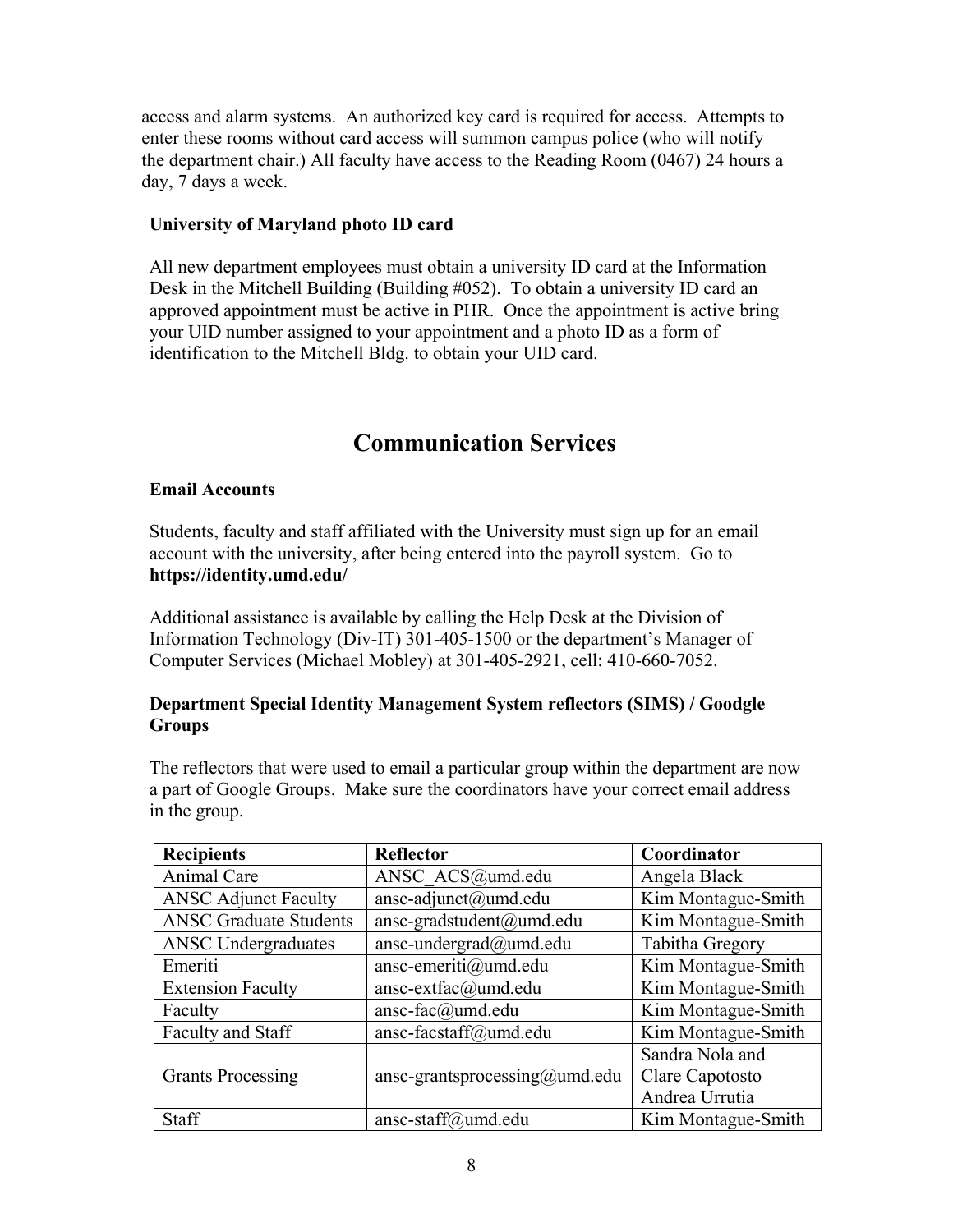### **Telephones**

For assistance with the telephone system, call the Div-IT Help Desk at 301-405-1500 or the department's Telecommunications Representative (Michael Mobley). The Voice Mail User Guide can be found at **https://it.umd.edu/**

### **Acceptable Use**

As a general policy, department telephones are only to be used for university business and not personal use. All department employees including faculty, staff, and students are expected to adhere to this policy. If personal calls must be made during normal work hours, every effort should be made to use your own cellular telephone or calling card to avoid charges to university telephones. All charges for personal calls on university telephones are to be reimbursed.

### **Departmentally Funded Telephone Service – Policy will be changing due to changes from DivIT**

The department policy is to provide a desk and telephone using department funds to staff members providing general service to the department where the use of a telephone is required as part of the staff member's duty assignment. The department covers the cost of these telephones. Employees using these telephones are encouraged to carefully monitor their use to ensure it is appropriate use. Telephones are not provided for graduate students, faculty assistants, specialists, post-doctoral scholars, post-doctoral associates or other employees or visitors who work solely for an individual faculty member unless their faculty supervisor is willing to pay for installation and service charges from their own account.

Each faculty member is provided with one standard office telephone and up to one additional standard telephone for their laboratory where appropriate. The department covers the service charges. However, all other charges associated with either additional phones or moves/changes to the department phones are paid by the individual faculty member.

### **Activation and Installation of Telephones**

If you need telephone service activated, please see the Department Telecommunications Representative (Michael Mobley). You will need to provide the room and data jack number. Please try to anticipate telephone needs well in advance as installation of new service can take between 2-6 weeks depending on the time of year. If the monthly service charge is to be paid for by the department, then the department will pay for the initial installation of the telephone. However, charges for changing existing service, even if the department pays for the monthly service charge, will be paid from faculty accounts.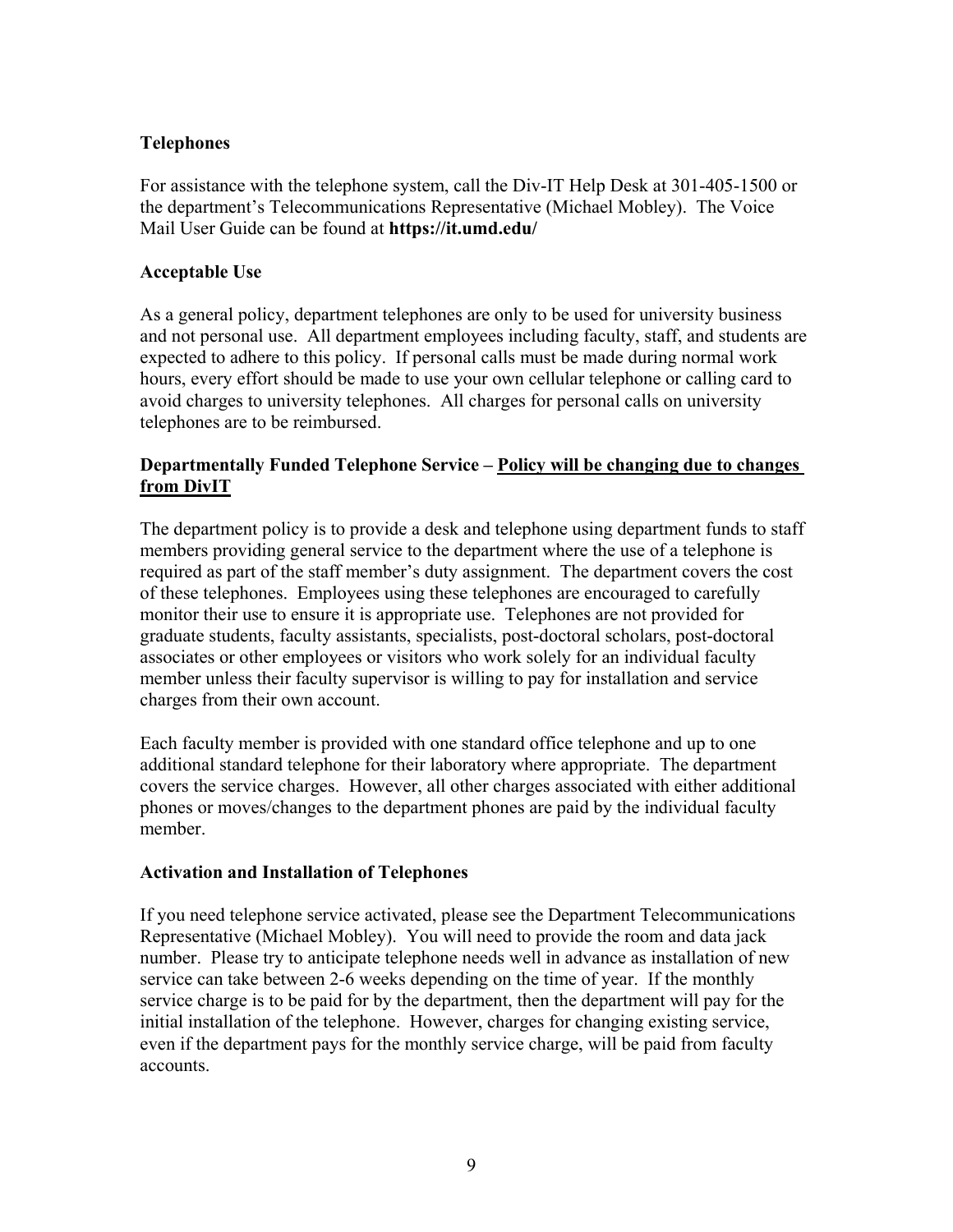### **Data Jacks**

In order to connect your computer to the department and/or the university network, a data jack in your office or lab may need to be activated. If you need a data jack activated, please see the Department Data Representative (Michael Mobley). The department pays for data jack service for staff members providing general services to the department and for up to two data jacks for department faculty members' offices and laboratories. If the monthly service charge is to be paid for by the department then the department will pay charges for the initial installation and activation of data jacks. However, charges for moves/changes to existing service, even if the department pays for the monthly service, will be paid from faculty accounts.

# **Department Computer Policy**

### **Acceptable Use**

All faculty, staff and students are expected to abide by the campus policy on acceptable use of Information Technology resources which can be viewed at: **http://www.nethics.umd.edu/aup**. **Securing Sensitive Data**

Sensitive data includes but is not limited to any information, which through loss, unauthorized access, or modification, could adversely affect the privacy of individuals. Specific examples include the storing of social security numbers or credit card account information.

UMCP requires that all sensitive data, including paper records and/or disks be secure at all times. This may require additional security measures beyond those specified in this document. UMCP also requires that any incident in which sensitive data was exposed and/or comprised must be reported to Div-IT security.

ANSC supervisors must be notified and approve the usage or storage of any sensitive data. This applies to computer files, disks and paper reports. Sensitive data files may only be used or accessed by ANSC computers.

The transmission of unencrypted sensitive data by email should be avoided and any such transmission must receive ANSC supervisor approval and undergo a security review by the Manager of Computer Services.

### **Passwords**

The department recommends the use of strong passwords at all times including utilizing electronic systems outside of the department. Especially vulnerable are online systems. Online systems should use a minimum of no less than 8 characters and contain numbers, upper and lower case letters and non-alpha numeric characters. The use of very long passwords and a Password Management System is encouraged.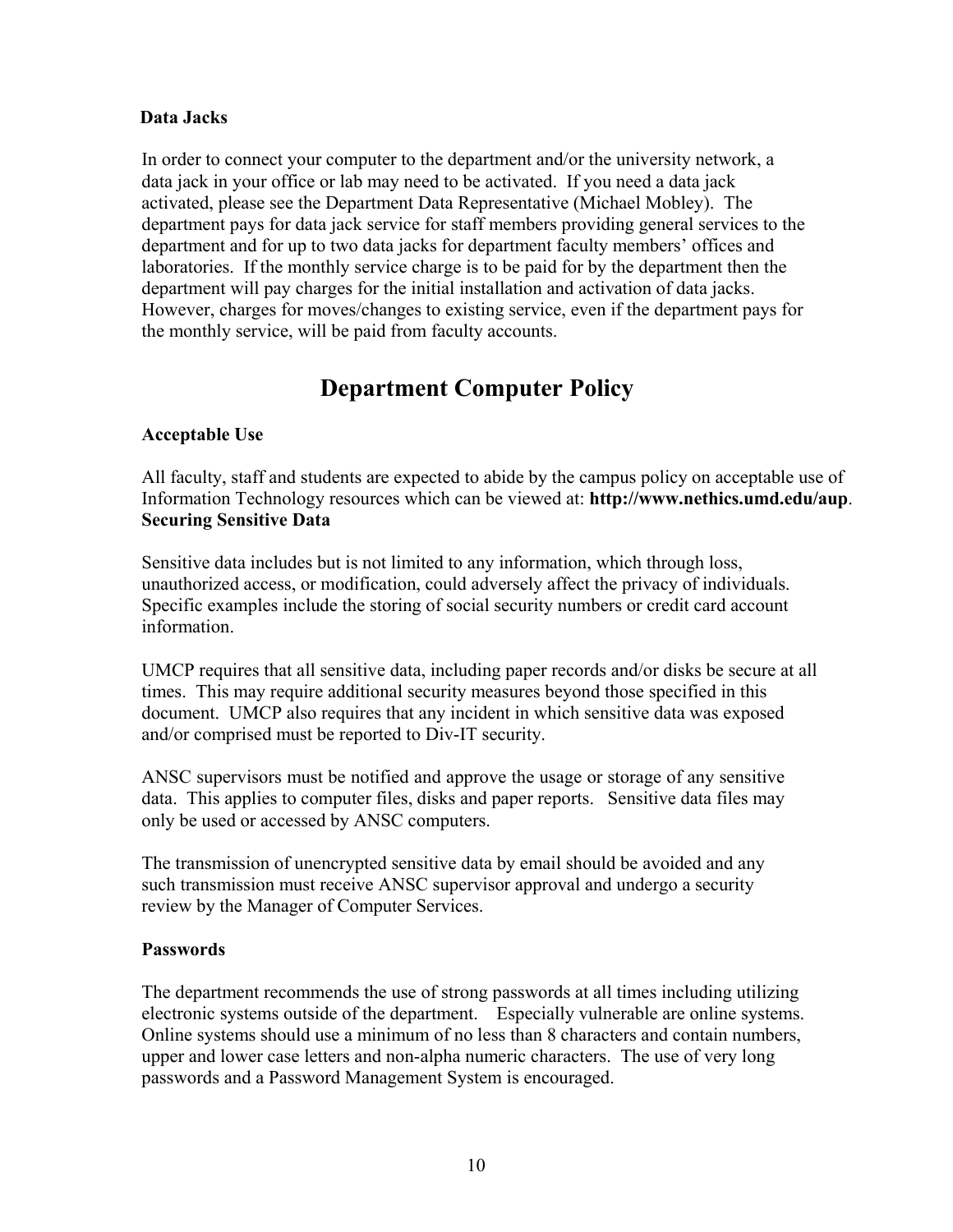### **Computer Maintenance**

The Manager of Computer Services provides overall coordination of computer maintenance and repair, including updates of site licenses, connectivity to campus and appropriate building servers and printers for computers that have a UMCP Inventory Tag and are in the Animal Sciences Building Complex at College Park and used for university business. No distinction in terms of policy or support is made between portable and desk top units used in the department. Computers that are on UMCP Inventory but used for University business either at home or at remote locations, such as outlying research farms, can only be repaired if returned directly to the Manager of Computer Services on campus. Offsite computers may periodically be recalled for inventory and security review. These computers will also have a lower priority for repair than those kept on site. However, in most cases, computers are returned the same day.

# **Antivirus and Security Software**

In order to ensure that disruption of the department network is minimized from computer viruses, users of any machine (UMCP or personally owned) connected to the department network are expected to maintain current anti-virus software and be configured to receive updates from the Operating Systems (OS) vendor; otherwise machines will not be connected to the department network. Only departmental computers will be allowed to connect to the departmental servers.

### **Security Incidents**

In the event of an Information Technology security incident such as a virus attack, alert the Manager of Computer Services and the supervisor immediately.

If a workstation has been compromised by a virus or other security threat, it will be immediately pulled off of the campus network for rebuilding. If sensitive data was compromised or even potentially exposed during a security incident, the situation must be reported to ANSC management and Div-IT security consistent with campus IT security policy.

# **Computer Software**

All software must be legally purchased software used for UMCP activity. The Manager of Computer Services is responsible for software licenses only on Departmental servers, labs and classrooms. All other software licenses are the responsibility of individual faculty and staff members.

Only the Manager of Computer Services is authorized to install software on classroom or lab computers. Faculty should arrange software installation with him well in advance of the anticipated need, to ensure that software is performing as expected and potential bugs are diagnosed and repaired prior to its use in teaching programs.

Only campus supported email clients will be installed or maintained by the department.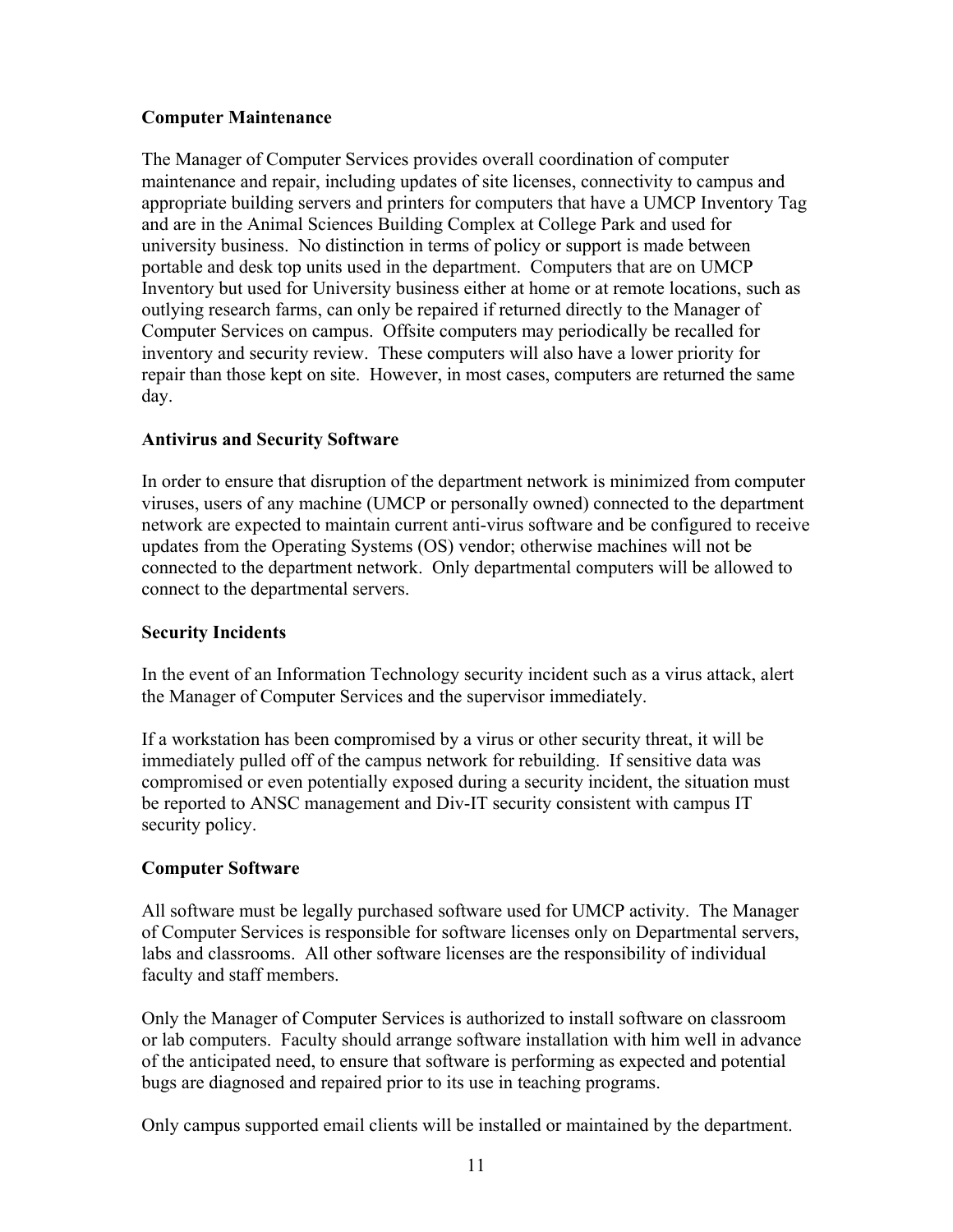No personal software will be installed or maintained by department computer support staff. Any software unrelated to university responsibilities are excluded from departmental support.

# **Computer Repairs**

There are limits to the extent to which the department can maintain and service computer hardware, particularly that which has long since passed its normal useful life (typically 5 years). In general, the department will not provide maintenance support for obsolete equipment. Certain types of hardware, regardless of age, generally do not merit the time and effort associated with repairs. The Manager of Computer Services will decide. In cases of dispute between the faculty/staff member and the Manager of Computer Services, the Chair will make the final decision.

Older computer hardware that is functioning and still serves its intended purpose can be retained by individual faculty, but the department will not make an effort to maintain, repair, or backup files on obsolete equipment. Computers running an obsolete Operating System will not be allowed to connect to ANSC servers. Once obsolete equipment does not function, no department resources will be expended on its repair. Based on current university guidelines, any computer older than 5 years is considered obsolete.

The method by which hardware problems are diagnosed and repaired is dependent on time expended and the cost of repair. High-end printers are generally repaired by an outside company if the problem is truly hardware. The cost of hardware repairs (parts and any external labor) will be picked up by the faculty member if it is used in support of their program or by the department if it belongs to a staff member providing general support to the department. Computers received from federal surplus, if sufficiently old, will be treated as obsolete equipment.

# **Computer Purchases**

Department members are strongly encouraged to purchase computers with at least a 3 year warranty if available. All warranty information should be kept with the department member to assist with repairs during the warranty period. Faculty and staff are also encouraged to contact the Manager of Computer Services for recommendations regarding computer hardware and software purchases.

### **Policy on Room 0473 (Computer Teaching Lab)**

Room 0473 serves as the department's computer teaching laboratory and is used by faculty in the department and faculty outside the department for instructional purposes, including undergraduate and graduate classes and extension programs. Faculty teaching in room 0473, whether from our department or not, will receive card reader access to this room. Graduate students can receive card reader access but only during normal business hours Monday-Friday, and not when classes are in session (unless permitted by instructor or for Teaching Assistant purposes).

Room 0473 may be reserved for weekend or evening use by (1) reserving time with the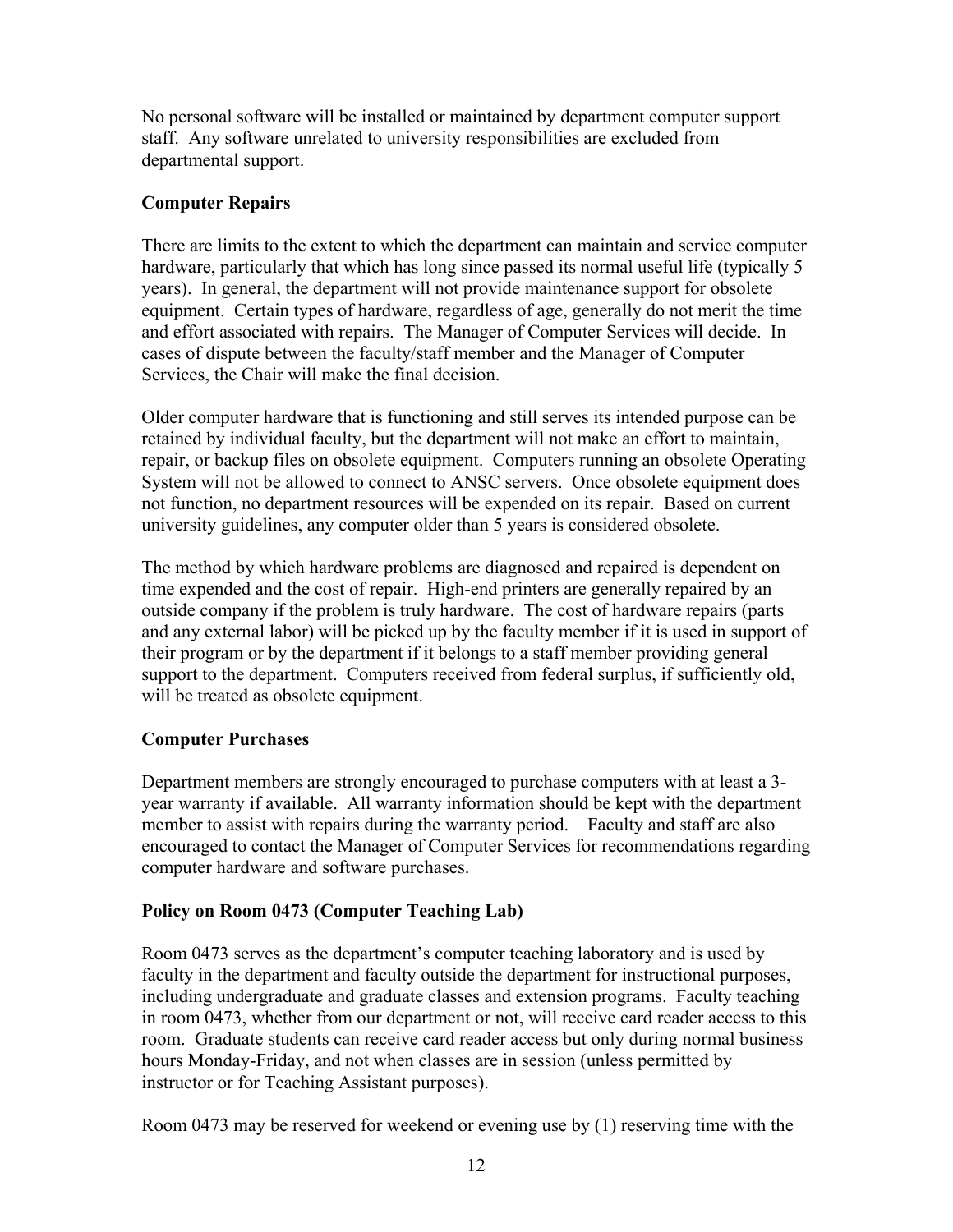Classroom Scheduling Officer and (2) completing the form to request building access authorization on the department's website, under the People tab, in Staff/Faculty Resources at **http://ansc.umd.edu/people/stafffaculty-resources**. Questions about the form should be directed to the Building Access Coordinator (Clare Capotosto.) This lab may be reserved for use by outside groups if appropriate to the mission of the College of Agriculture and Natural Resources. The computer teaching lab remains open from 7:00 am to 6:00 pm. Anyone still in the room at 7:00 pm will trip the alarm and the Campus Police will be dispatched. No one can be in the room from 7:00 pm to 7:00 am. Anyone found abusing equipment, printing excessive files or on the computers for non- university related business, may be barred from use of room 0473. No food or drinks are permitted near the computers in room 0473.

### **Funds for Staff Computer Purchases**

It is the responsibility of the faculty member to provide computer equipment for staff and students working in their individual laboratory or program. Funds for purchase of computer equipment for staff members working in general support roles for the department will be from department sources.

# **Purchasing Services**

### **Obtaining a University of Maryland Purchasing Card (VISA)**

Most purchases through the university are now handled through UMCP Purchasing Cards. The only exceptions to this are when the vendor does not accept credit cards, or when the amount of the purchase requires a bid process according to State of Maryland Purchasing Rules. Supervisor approval is necessary to obtain a university purchasing card. See the Business Services Specialist (Muriel Averilla-Chin) for the required form. There is a university mandatory training class provided online.

Every month cardholders reconcile their accounts at **http://www.ares.umd.edu** by following the link to Procurement then Procurement Card Management System.

### **Miscellaneous Reimbursements or Non-Travel Reimbursements**

A miscellaneous reimbursement (non-travel reimbursement) can be made to individuals who have purchased items for the department when a business or vendor does not accept a purchase order or credit card. The form to request a non-travel reimbursement can be obtained from the Business Office and found online at https://ansc.umd.edu/people/forms-resources. Original receipts are mandatory.

### **Purchase Orders**

A purchase order is used when a vendor does not accept credit cards but will accept a purchase order, or when the amount exceeds \$25,000. Fill out a requisition form and return it to the department's Account Coordinator (Muriel Averilla-Chin) in the business office.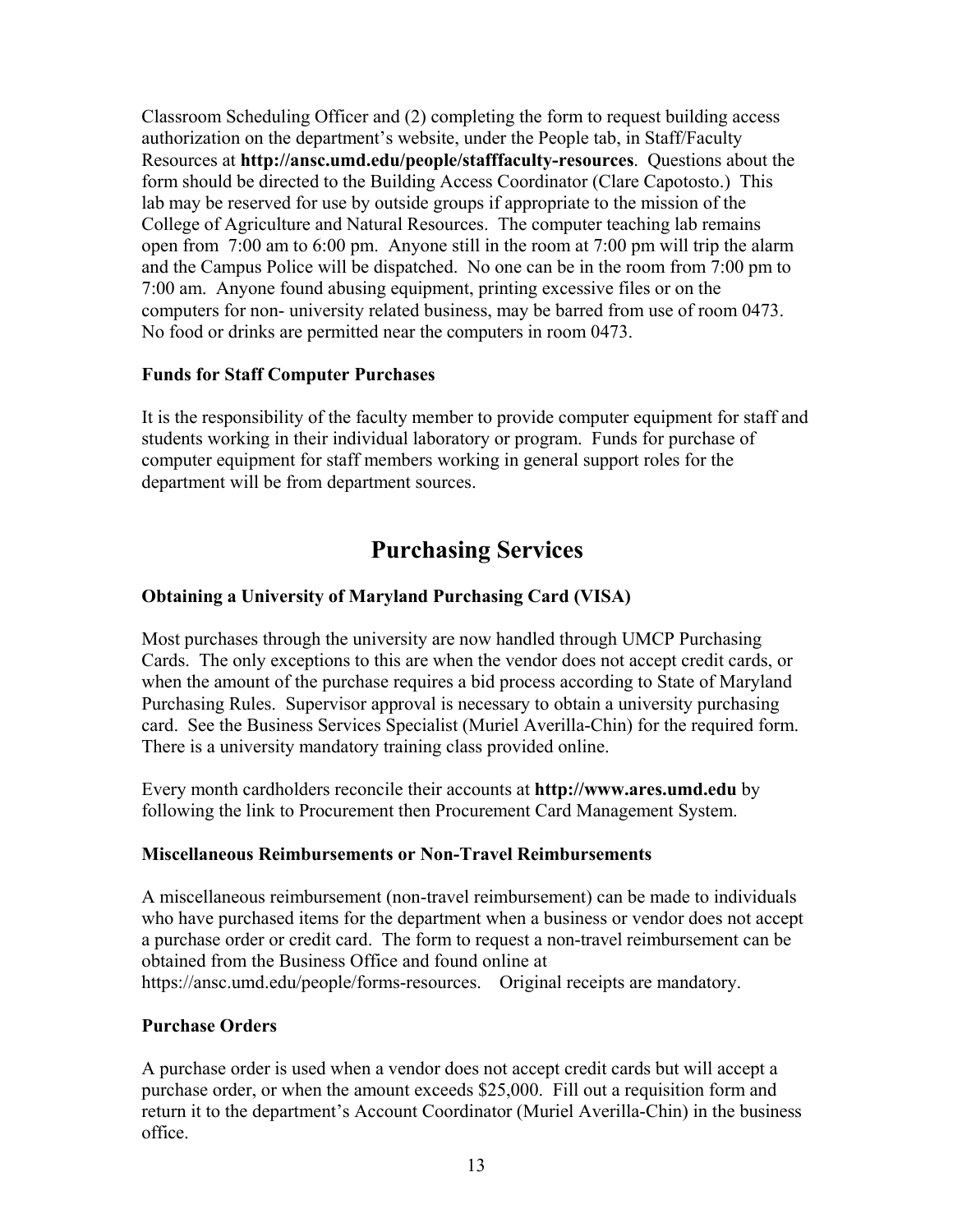### **Copy Machines**

The department maintains two copy machines in the mailroom (Room 1137). Copier codes are obtained from the Department Key Representative (Clare Capotosto). She or any of the other support staff can provide help and restock paper as needed. Employees can print to the copiers. See Michael Mobley for access and instruction.

### **Deliveries**

FedEx, UPS and all other deliveries are made to the Business office, Room 1109. FedEx and UPS will also pick up packages from this location.

### **Fax Machines**

Department fax machines are to be used only for university business. The fax machines are in:

| Room | <b>Fax number</b> |
|------|-------------------|
| 1137 | 301-314-0180      |
| 1413 | 301-405-7980      |

### **FedEx - Sending a Package/Letter**

Anyone using FedEx services needs to have their own FedEx account attached to their university purchasing credit card. FedEx accounts can be set up and supplies requested online at **http://www.fedex.com** or by calling 800-463-3339. FedEx drop boxes are located in various locations around campus or a pickup can be requested.

### **Food Policy (other than travel and resale)**

It is the policy of the university that food services in support of university functions will ordinarily be furnished by the Department of Dining Services. Direct purchases of food and food services by campus departments and not using dining services are appropriate only when required to support off-campus activities and other needs for which dining department services are not available.

Food or food services are to support instruction, research, and student activities; employee development; faculty and staff recruiting; marketing and inter-campus meetings hosted by the university; or conferences, convocations, and other special events which are on behalf of, or substantially involve non-University of Maryland personnel. Also, food or food services are to provide sustenance when unusual hours or places of work necessitate providing food to work groups performing university services.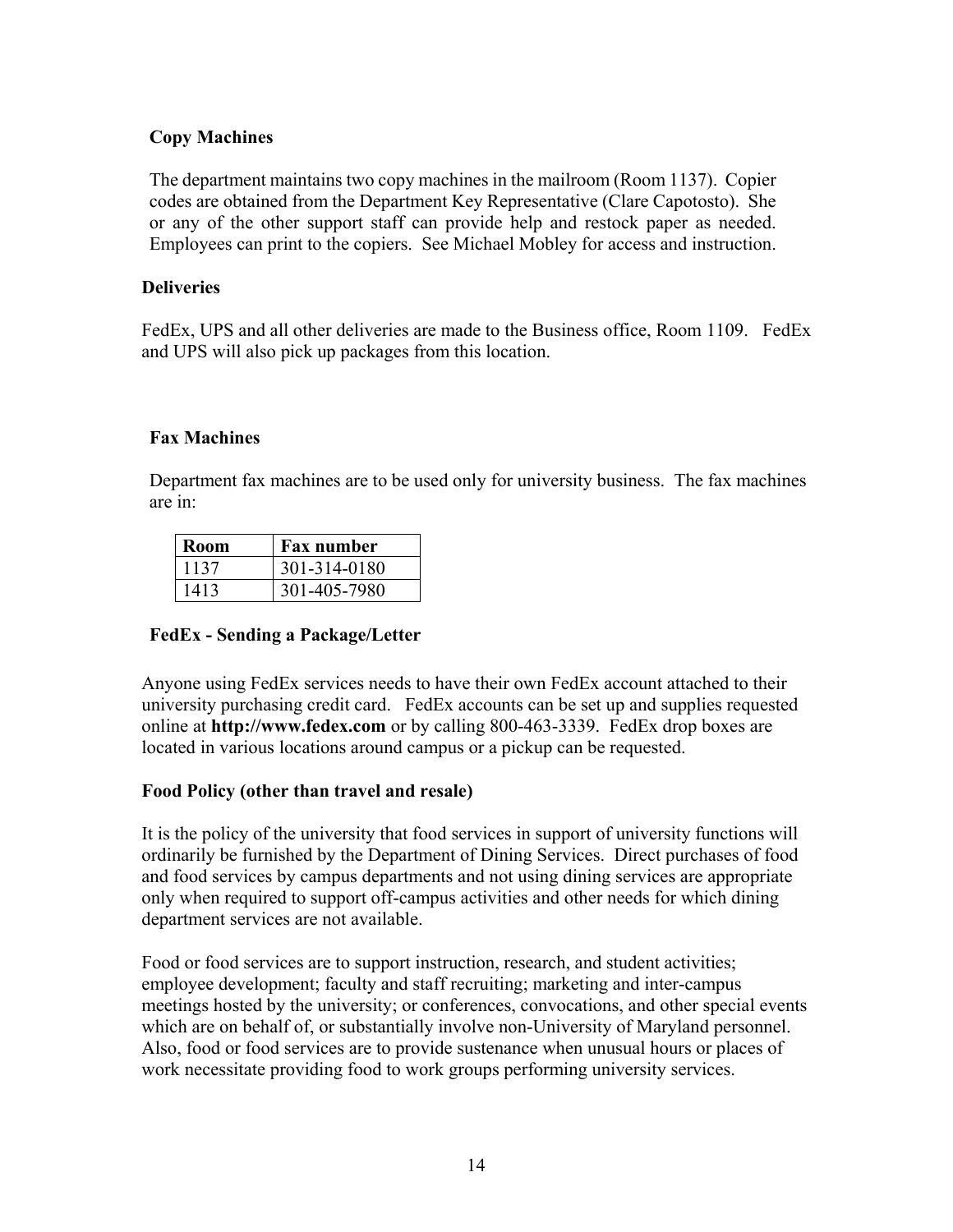### **Motor Pool**

The university has state cars available from the Motor Transportation Services for use on university business. Motor Pool reservations are made online at **http://www.dbs.umd.edu/travel**

### **Office Supplies**

The department provides general office supplies to support teaching, such as printer paper. All other supplies are charged to individual faculty accounts. See the Office Supply Coordinator (Kim Montague-Smith) in Room 1413 to obtain supplies.

### **Space Assignments**

The Department Chair, (Chad Stahl) makes all space assignments (offices, labs, and storage) for the department. Decisions on space assignment will reflect the programmatic needs of faculty and staff. Changes in assignments are generally made to maximize the utilization and to minimize disruption of the department's research, teaching and extension programs. Room assignments in the animal wing and the campus farm will be made by the Department Chair upon the recommendation of the Coordinator of Animal Care (Angela Black) and Campus Farm Manager (Crystal Caldwell). Requests for keys and or room access will be acted on only after confirmation by the Department Chair.

### **Travel Approval Request Form**

A Travel Approval Request (TAR) form must be submitted to Muriel Averilla-Chin in the business office before traveling. Anyone traveling out-of-state or traveling in-state and claiming lodging expenses, that desires reimbursement, must submit a TAR to Muriel Averilla-Chin and receive approval prior to traveling in order to be reimbursed. Once the request is approved by the university, Muriel will provide the traveler with a Trip Number. Until this Trip Number is received, travel is not approved and expenses will not be reimbursed. The travel approval request can be found on the department web site under the People on the Faculty & Staff Resources page. **http://ansc.umd.edu/people/stafffaculty-resources** 

### **Travel Expense Statement**

For reimbursement for travel expenses, complete a Travel Expense Statement available on the department's website, under the People tab, in Staff/Faculty Resources at **http://ansc.umd.edu/people/stafffaculty-resources**. Forms are also available in the Business Office. Questions about the form should be directed to Muriel Averilla-Chin. Receipts are required for all expenses, except meals at the per diem rate. Meals will not be reimbursed above the per diem rate unless the traveler is hosting others for a meal. In those circumstances, an itemized receipt detailing the food (no alcohol) and including the names of those who were in attendance is required for reimbursement. Submit completed expense forms with receipts attached to Muriel in the business office. The gas mileage rate for using a personal vehicle is found at **http://www.dbs.umd.edu/travel/services/rates.php** along with other reimbursement rates.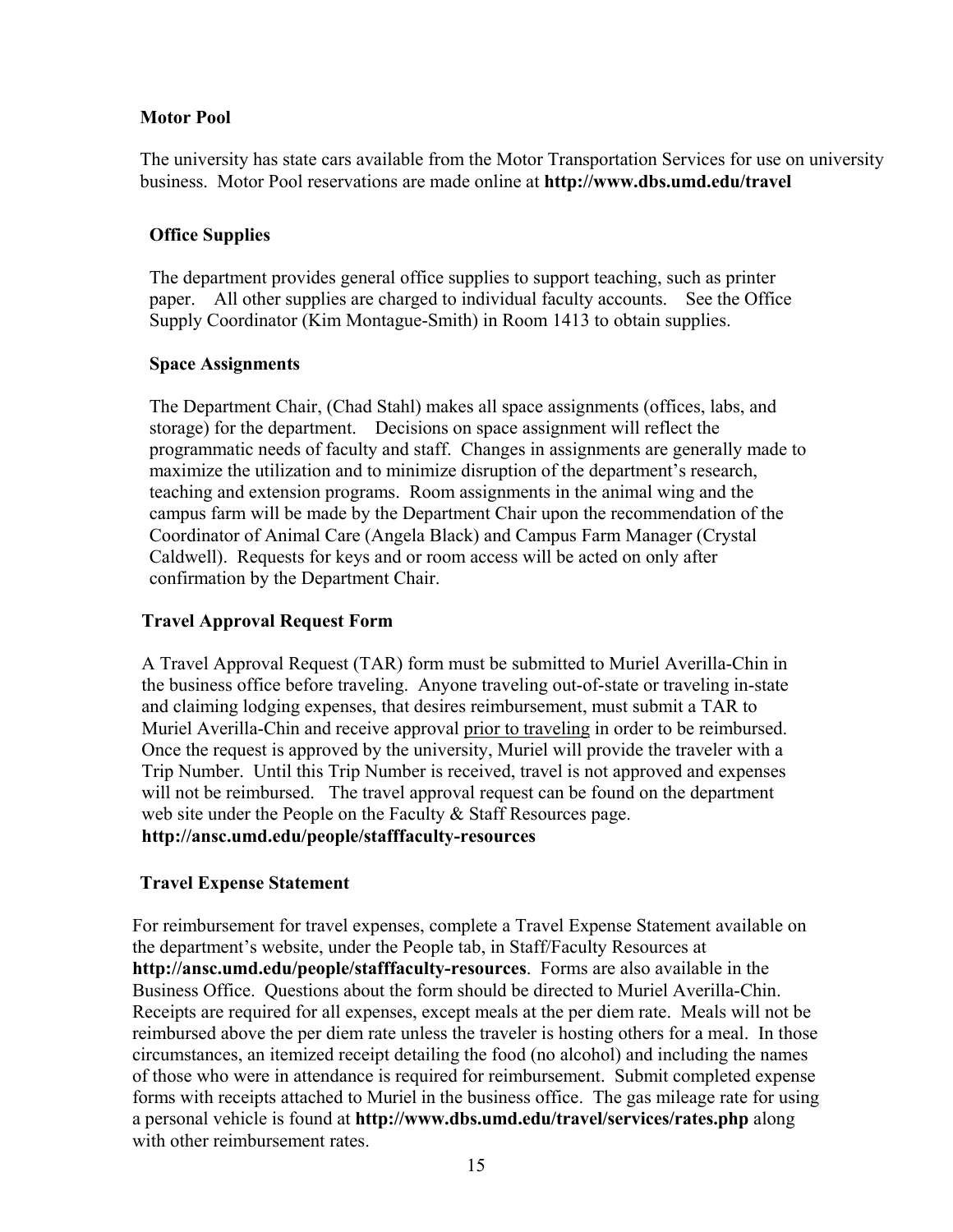### **Visitor Parking**

Advise visitors in advance about parking procedures. Campus visitors are only permitted to park in visitor lots or at metered spaces which operate by a pay station system or the few coin operated meters still on campus. At all other locations, they will be ticketed. Requests for validation pin codes to pay for a visitor's parking should be emailed to the Parking Coordinator containing the date of the visit, visitor's name and sponsor to be charged. This would include participants in department activities such as seminars and interviews.

Visitors involved in large group programs and workshops are expected to pay for their own parking. The department will not pay for student employees, or vendor parking, or parking related to social activities. The department is prohibited by law from validating parking for its employees.

### **Visitor Parking Violations**

If a guest of the department receives a citation for a parking violation, the Department of Transportation Services can be petitioned to waive the ticket. The instructions for this procedure are on the citation envelope and on their website **http://www.transportation.umd.edu/**.

# **Cleaning and Building Maintenance**

Campus Facilities Management is responsible for general upkeep and maintenance of the building. If there are problems with the building electrical, heating and air conditioning, plumbing or other building services, call Work Control at 301-405-2222 or "Request Service" online at **https://www.facilities.umd.edu/**

### **Building Hallways**

The hallways in the department are public areas and are not to be used for storage cabinets, surplus desks and chairs or miscellaneous items. Several seating benches have been provided on each floor of Wing 1 for students and visitors waiting to meet faculty and staff. No other items are to be kept in the hallway.

### **Cleaning**

The university housekeeping staff from Facilities Management cleans the bathrooms, empty the trash and recycle receptacles, and sweep, mop and wax the floors of the bathrooms and halls. They will empty the trash and recycle receptacles from offices, unless otherwise instructed. They do not enter laboratories. Receptacles from laboratories must be placed in the hallway to be emptied. Their prompt return to the laboratory is appreciated.

Items in the hallways that are not placed in trash or recycle receptacles will not be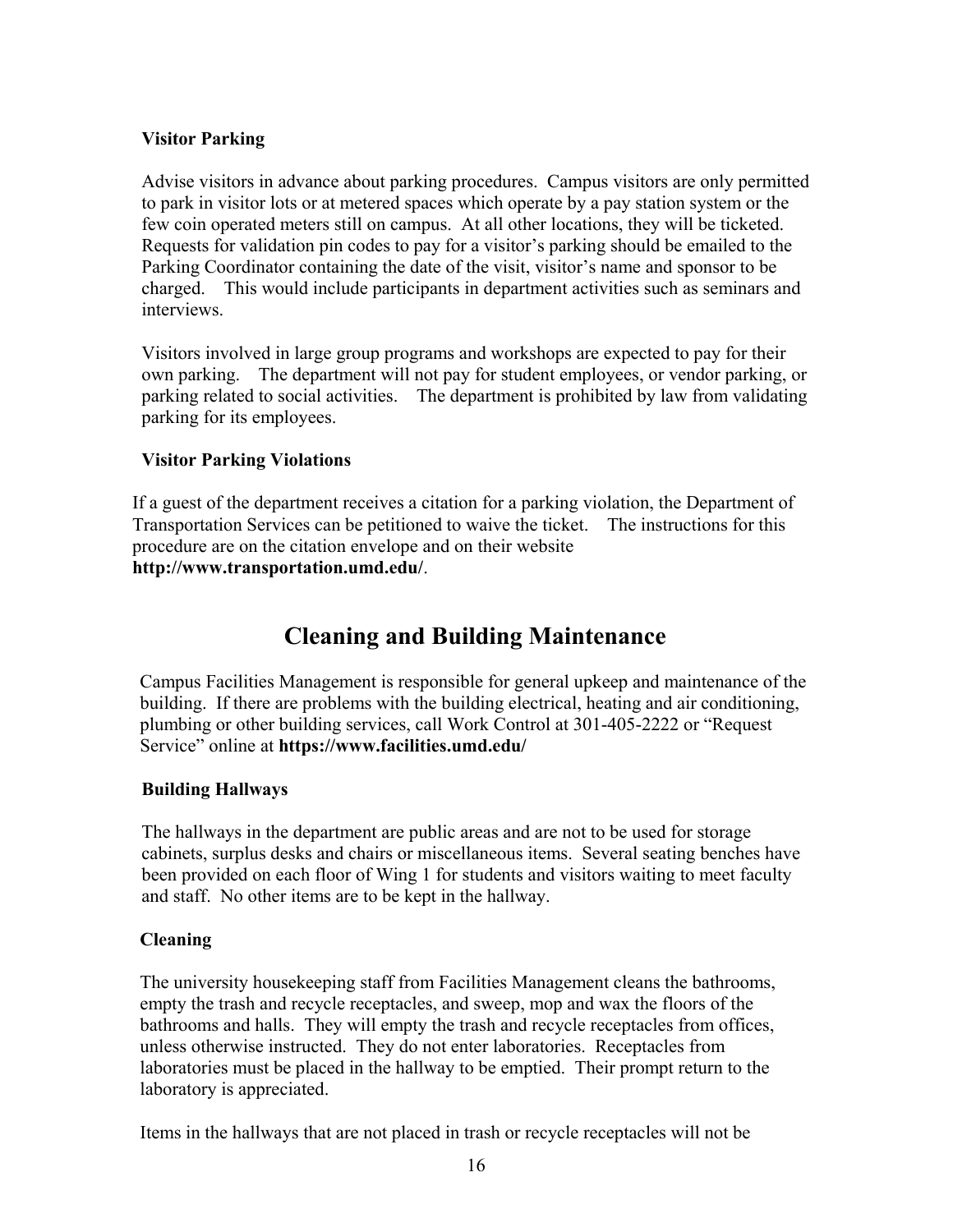removed by facilities management. Please take these items and place them directly into the dumpster located at Loading Dock A on the ground floor of Wing 1.

Any additional cleaning arrangements can be made through Muriel Averilla-Chin in the business office by giving her the details of what needs to be done, what rooms are involved, and to what account you are charging the work.

### **Disposal of Chemical Wastes**

To dispose of chemical waste, biological waste, or radioactive waste, fill out a waste pickup request at **http://des.umd.edu/**

### **Disposal of Surplus Property**

Disposal of usable surplus property is handled by the Terrapin Trader Liaison (Nikki Thompson). A portion of the proceeds from sales through Terrapin Trader is returned to the department. Prior to contacting the Liaison, send an email to the members of the department (using the email reflectors for faculty, staff and graduate students) offering the item for use elsewhere in the department. Include any UMCP inventory number. The exception to this policy is furniture and computer equipment.

Furniture must be released into surplus (or given away) by the Department Chair. It may be retained by the department, if it is usable. If it is deemed surplus, contact the Terrapin Trader Liaison with the inventory number for removal.

Computer equipment must be released into surplus (or given away) by the Manager of Computer Services. It may be redistributed to others in the department.

Report to the Terrapin Trader Liaison the tag numbers of any items not re-usable and small enough that should be disposed of by placing directly into the dumpster. Terrapin Trader refuses to take items that are broken or in such poor condition that they are not saleable.

### **Painting Offices and Labs**

The university charges an exorbitant amount of money to paint offices and laboratories that are not on the maintenance schedule. Therefore, the department encourages people to make their own arrangements to do the painting instead. See Kim Montague-Smith in the Chair's office.

### **Air Gas**

Only cylinders credited to the department by Air Gas Customer Service Agreement will be used for industrial grade gases. The department has access to cylinders from Air Gas that was donated to them by the U.S. Navy. These cylinders are available to be retrofitted at the department's expense to be used for gas mixtures and medical grade gases not covered by the CSA agreement. Once retrofitted, these cylinders become department property. The department currently has 12 retrofitted cylinders for medical